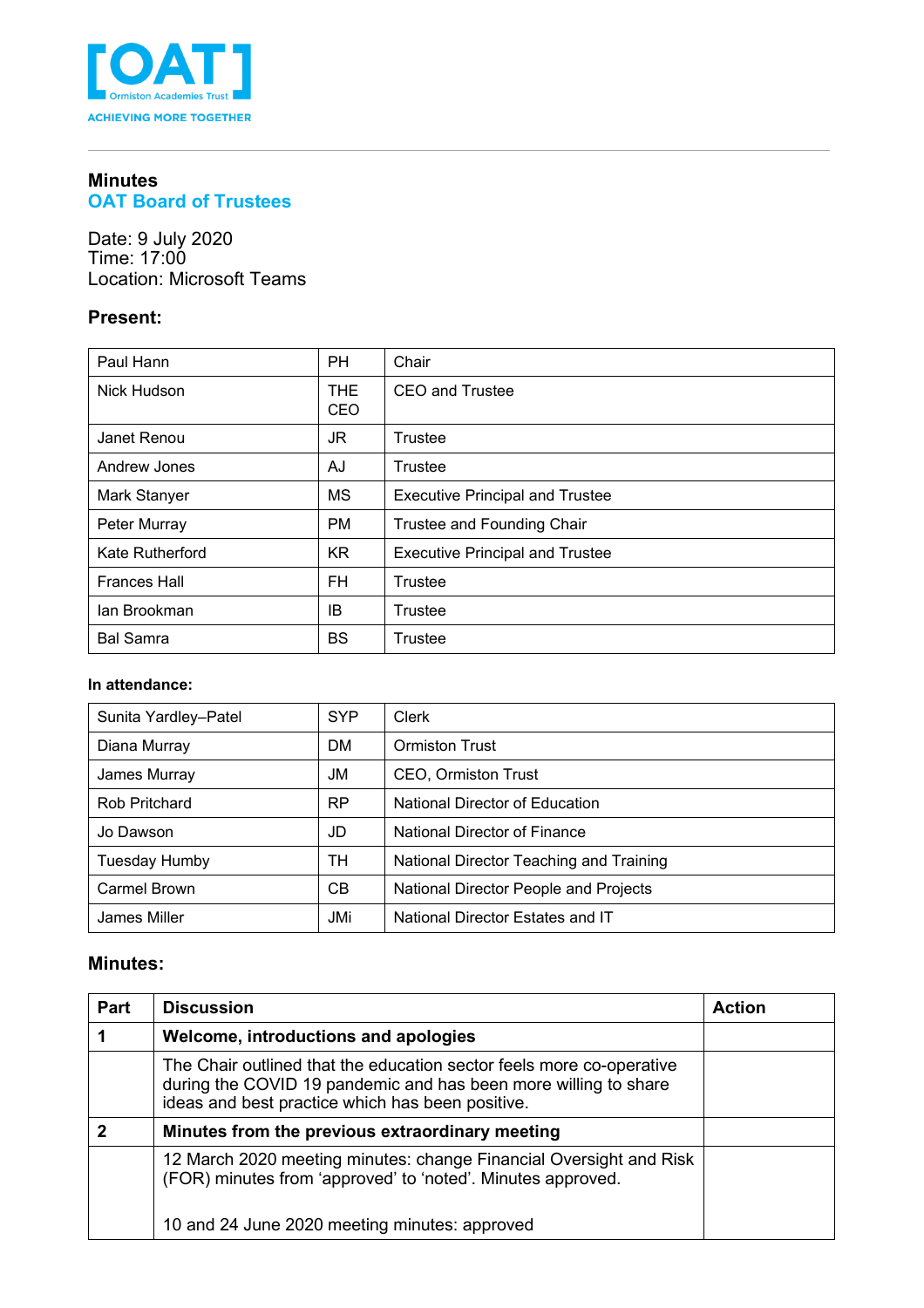|                         | Matter arising – FOR to consider catch-up funding in next meeting.                                                                                                                                                                                                                                                                                                                                                                    |  |  |
|-------------------------|---------------------------------------------------------------------------------------------------------------------------------------------------------------------------------------------------------------------------------------------------------------------------------------------------------------------------------------------------------------------------------------------------------------------------------------|--|--|
| $\mathbf{3}$            | <b>CEO Report</b>                                                                                                                                                                                                                                                                                                                                                                                                                     |  |  |
|                         | The CEO outlined the commitment from staff to ensuring that schools<br>have continued to operate effectively throughout the pandemic period.<br>Work completed by principals leading academies through the period<br>was also praised. The CEO further outlined the need to reflect on the<br>changes that have taken place during the period and how to retain<br>and develop the positive practices developed since lockdown began. |  |  |
|                         | Virtual meetings have brought colleagues together to work in real-time<br>which has overcome the barrier of academy geography and brought<br>the Trust closer together                                                                                                                                                                                                                                                                |  |  |
|                         | The Trustees affirmed and encouraged this new way of working.                                                                                                                                                                                                                                                                                                                                                                         |  |  |
| $\overline{\mathbf{4}}$ | <b>Strategy Review</b>                                                                                                                                                                                                                                                                                                                                                                                                                |  |  |
|                         | The CEO outlined the purpose of the strategy review: looking back on<br>achievements since the implementation of the strategy and looking<br>forward to key priorities for the next 12-18 months.<br>The CEO outlined the progress against priorities and how progress<br>has been tracked and rated.                                                                                                                                 |  |  |
|                         | The Trustees noted that the two areas that require development are<br>parental engagement and emotional health These should continue to<br>be priorities in the coming months as absence rates, mental health<br>and wellbeing have been key issues during the pandemic.                                                                                                                                                              |  |  |
|                         | The CEO responded that collective work across the Trust on these<br>two areas has not yet been completed and OAT needs to consider<br>developing parental engagement processes with schools. Work<br>around mental health has started, and additional work is being<br>undertaken to establish the resources required to consistently and<br>strategically support Social, Emotional and Mental Health (SEMH) in<br>schools.          |  |  |
|                         | The Trustees asked whether it would be appropriate to do an audit of<br>where best practice is currently happening in academies to support<br>the various areas of SEMH. Ormiston Trust would be willing to<br>support this if required. The CEO confirmed that this would be useful.                                                                                                                                                 |  |  |
|                         | The CEO advised there will be a recalibration of targets to be<br>presented to the September Board meeting depending on the situation<br>with COVID 19.                                                                                                                                                                                                                                                                               |  |  |
|                         | The Executive Team joined the meeting.                                                                                                                                                                                                                                                                                                                                                                                                |  |  |
|                         | <b>The National Director of Education</b>                                                                                                                                                                                                                                                                                                                                                                                             |  |  |
|                         | The National Director of Education outlined the key achievements<br>from the past 12 months including:                                                                                                                                                                                                                                                                                                                                |  |  |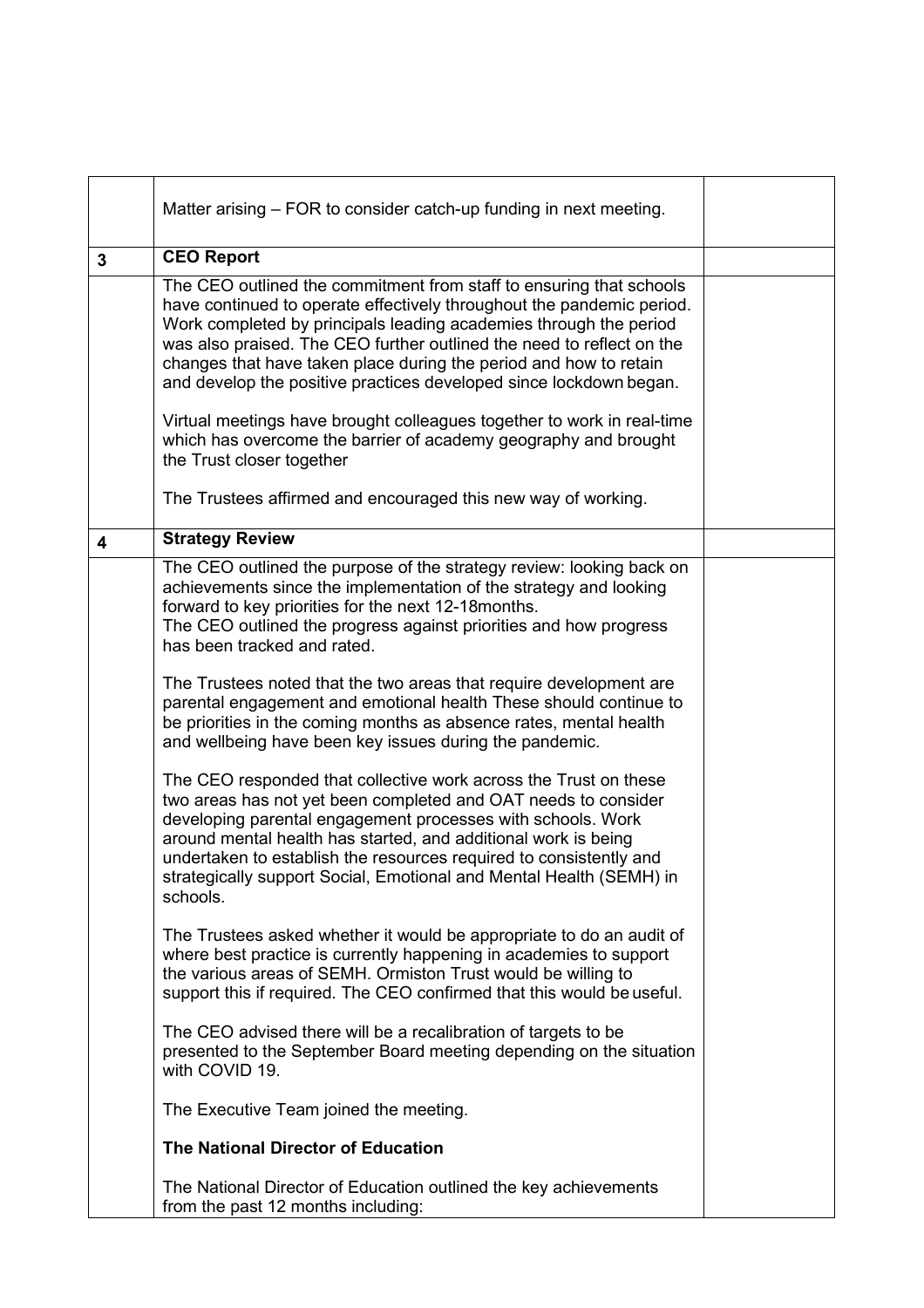| improvements in key academies,<br>$\mathcal{L}_{\mathcal{A}}$<br>the appointment of Regional Lead Practitioners and<br>the appointment of the Director of Primary and SEND.<br>×                                                                                                                                       |  |
|------------------------------------------------------------------------------------------------------------------------------------------------------------------------------------------------------------------------------------------------------------------------------------------------------------------------|--|
| The National Director of Education has also overseen a more aligned<br>approach to best practice between regional directors as well as the<br>implementation of consistent processes, for example, Curriculum Led<br>Financial Planning (CLFP).                                                                        |  |
| The Trustees asked what the reaction had been to CLFP.                                                                                                                                                                                                                                                                 |  |
| The National Director for Education responded that there are varied<br>views across the Trust. Next academic year the work will be<br>completed using a more sophisticated approach.                                                                                                                                   |  |
| The Trustees requested that the positive narrative of CLFP be clearly<br>outlined in further communication and discussed how to move CLFP<br>forward through working with the Trustees, the Executive and<br>principals.                                                                                               |  |
| The National Director of Teaching and Training                                                                                                                                                                                                                                                                         |  |
| The National Director of Teaching and Training outlined key<br>achievements from the past 12 months including:<br>the current position for the Oaks<br>ш<br>an update on Ignite<br>٠<br>the development of 17 subject networks and<br>$\blacksquare$<br>The development of a CPD leadership pathway.<br>$\blacksquare$ |  |
| There has also been work on the new Ofsted framework, curriculum<br>development, enrichment and #iWIII.                                                                                                                                                                                                                |  |
| The Trustees asked how the vocational offer will continue                                                                                                                                                                                                                                                              |  |
| The National Director of Teaching and Training responded that this is<br>still an option, but the parameters will need to be confirmed.                                                                                                                                                                                |  |
| The National Director of Estates and IT                                                                                                                                                                                                                                                                                |  |
| The National Director of Estates and IT outlined the projects that have<br>been completed this year including new builds, expansion projects,<br>sports pitches and improving site security. The National Director of<br>Estates and IT has also successfully appointed a DPO and a new<br>central tenancy for ICT.    |  |
| The Trustees noted the good work and asked that procurement policy<br>thresholds are reviewed to allow some capital builds to go ahead<br>without FOR approval.                                                                                                                                                        |  |
| The National Director of Finance outlined that this is being reviewed<br>and will be sent to FOR in September. There was a discussion about<br>the new capital funding proposal from the government and how OAT<br>can ensure securing of funds.                                                                       |  |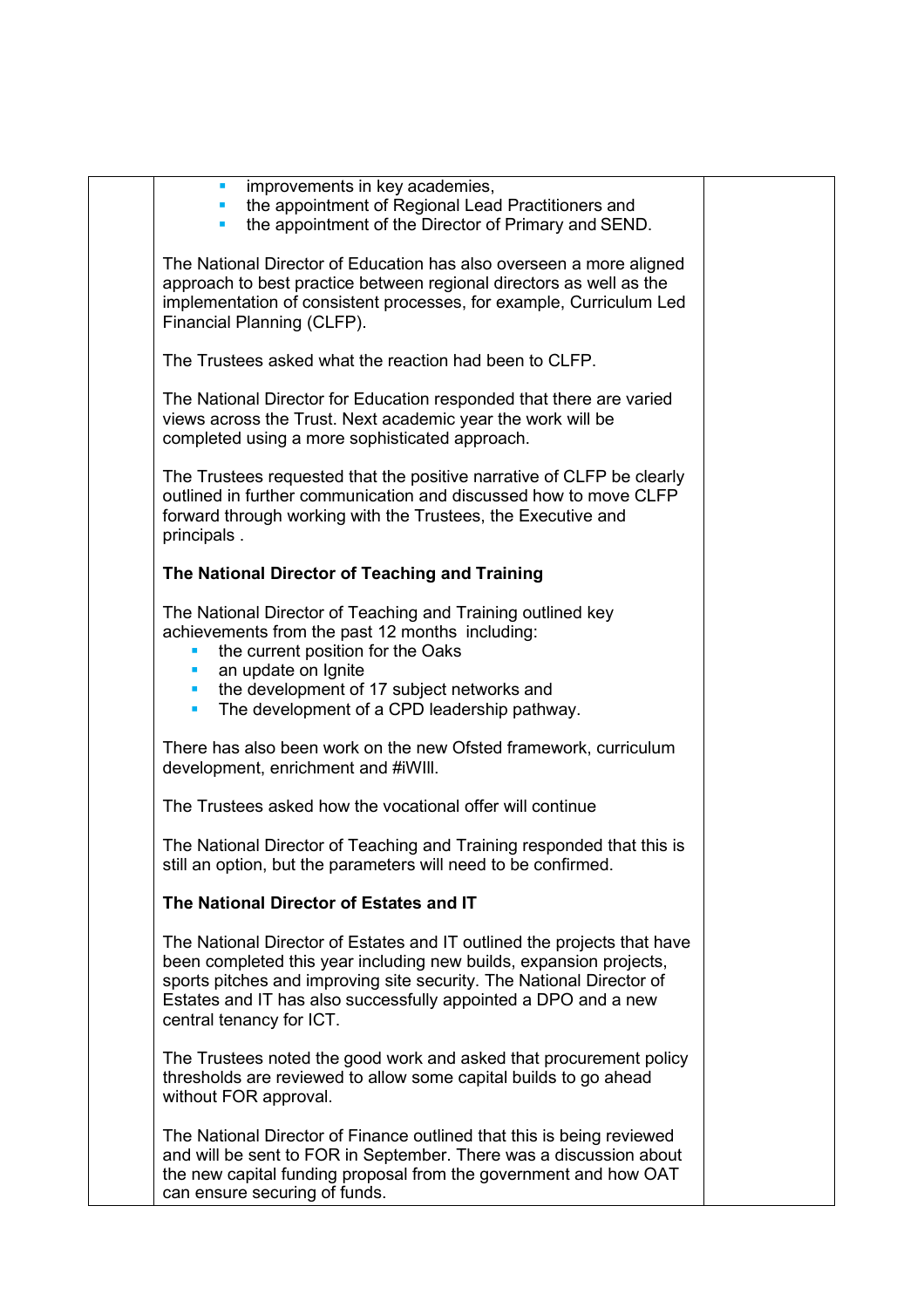## **The National Director of People and Projects**

The National Director of People and Projects outlined the work completed this year including:

- the implementation of pay scales
- holiday pay for support staff
- moving all staff to the same HR policies
- restructuring,
- ongoing casework,
- new appointments to head office,
- a Trust-wide Applicant Tracking System,
- **trade union relationship management,**
- corporate website management,
- branding and profile raisin and
- internal comms and COVID 19 communications.

The Trustees commended the consistency of processes and policies.

## **The National Director of Finance**

The National Director of Finance outlined the work completed including the recruitment of new finance team members, aligning finance processes across the Trust to ensure consistency, amending budgets and improving budget process to improve assurance of reserve achievement and a new decision-making framework.

FOR have endorsed the presentations made.

# **OAT 8**

The CEO outlined the OAT 8 which reflects the strategy and how finances will support this. The impact of COVID 19 has been factored into this. More work will be completed on OAT expectations and what it means to be an OAT academy.

Trustees asked whether there should be a target on progress as well as attainment and how the focus will encompass all students.

The CEO responded that there needs to be balance between acknowledging attainment whilst ensuring progress is made.

The National Director of Education added that steps have been taken to support SEMH and Safeguarding reintegration in September. Education outcomes will continue to be a priority, with a desire to recruit high quality teaching candidates. There will be an increased capacity for academy support through RLPs and there are recovery plans for COVID19 in place, with a particular focus on attendance, behaviour and exclusions.

The National Director of Teaching and Training outlined the support that OAT will put in place for teachers and students. Enrichment will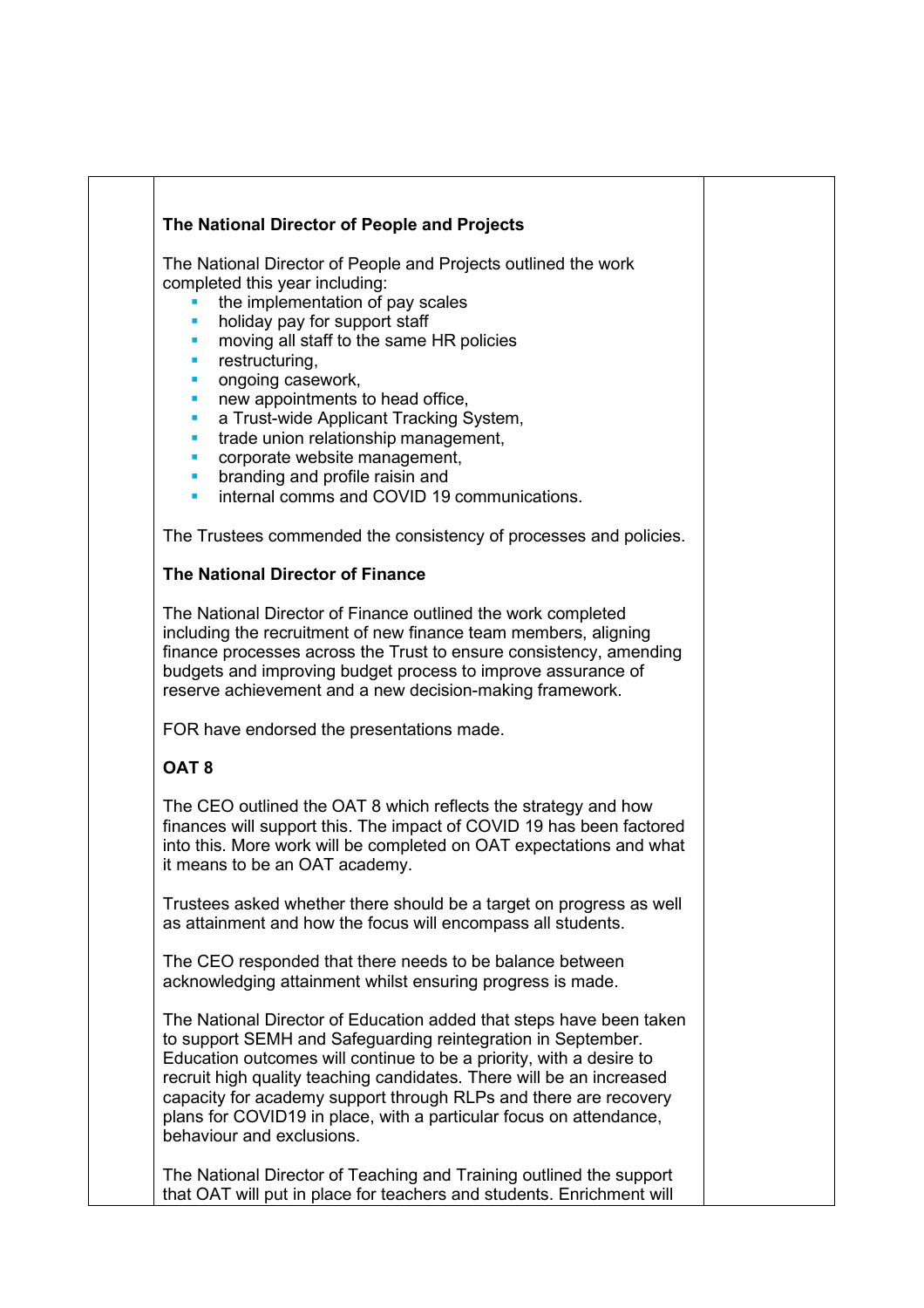be a higher priority going forward with additional funding for a comprehensive enrichment programme to be embedded in the curriculum.

The National Director of Estates and IT outlined the plans for next year including consistent approaches to hygiene and cleaning, building compliance and energy consumption. IT work will focus on sharing best practice, developing and ensuring robust plans are in place for disaster recovery.

The National Director of People and Projects outlined plans for the year ahead including a focus on employee wellbeing, communications with all staff, a review of pay-scales across the organisation. the launch of applicant tracking system, communication systems, work on behaviours, promoting good news strategies, website standardisation and raising the profile of OAT through events.

Trustees asked what is being done on parental engagement, particularly in light of returning to school. The National Director of People and Projects responded that more work will be completed on this over the summer with the communications team and PLMR.

The National Director of Finance outlined the future plans for finance including developing a strong team, working on governance and a holistic approach to risk.

The Chair of FOR advised that the FOR committee had scrutinised he plans for next year and FOR is content with these plans.

The CEO outlined that the areas of focus that have been developed. . There need to be plans to repurpose budgets in order to facilitate effective progress.

The National Director of Finance outlined how an integrated financial plan will support delivery of the strategy. The budget deadline has been extended so this will be finalised in September 2020.

The National Director of Finance outlined the current budget figures and the plans to put savings from this year back into supporting students in schools. The National Director of Finance further outlined the plans for 2021-22 and 2022-23 finances.

The Chair of FOR outlined the discussions that have recently taken place in FOR in relation to the financial plans outlined by the National Director of Finance including catch-up funding, reserves position and CLFP.

Trustees noted that the proposal appears both positive and transformational which is positive and asked that the investment numbers continue to grow.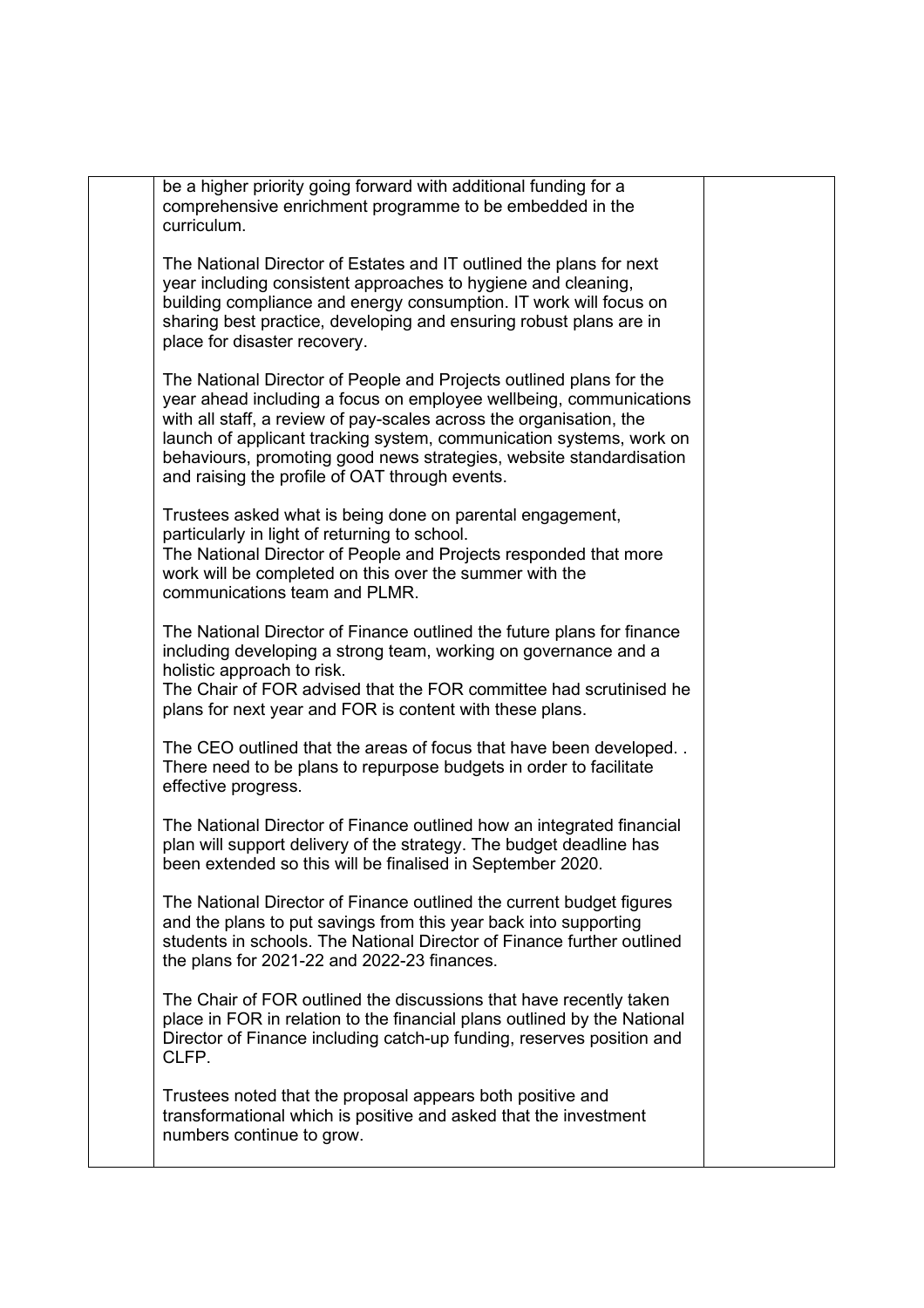|                | Trustees asked for increased focus on risk surrounding the financial<br>plan and consideration of financial assets, income generation,<br>overheads and property ownership.                                                                                                                                                                                                                |  |
|----------------|--------------------------------------------------------------------------------------------------------------------------------------------------------------------------------------------------------------------------------------------------------------------------------------------------------------------------------------------------------------------------------------------|--|
|                | The CEO responded that property ownership is currently being<br>surveyed across the Trust, including income generation, and financial<br>assets.                                                                                                                                                                                                                                           |  |
| 6              | <b>Decision Making Framework</b>                                                                                                                                                                                                                                                                                                                                                           |  |
|                | The National Director of Finance has worked with the Education Team<br>and the Executive Team to put together the decision framework,<br>aligning it with risk and clarifying ownership.                                                                                                                                                                                                   |  |
|                | There was a discussion about how Trustees will review the decision-<br>making framework at committee level. Trustees requested clarity<br>regarding governor accountability. The National Director of Finance<br>outlined that the framework provides clarity of responsibility and<br>highlights the importance of governors, particularly in challenging<br>principals at a local level. |  |
|                | There was a discussion about the need to ensure clear accountability<br>between the governance layers and to ensure continued appointment<br>of high-quality governors.                                                                                                                                                                                                                    |  |
|                | There was a discussion about safeguarding accountability at Trust<br>Board level and it was noted that safeguarding should be moved from<br>FOR's remit to the remit of School Improvement Sub-committee (SIS).                                                                                                                                                                            |  |
|                | SIS to review decision making framework at the next meeting.                                                                                                                                                                                                                                                                                                                               |  |
| $\overline{7}$ | <b>Policies</b>                                                                                                                                                                                                                                                                                                                                                                            |  |
|                | The Trustees discussed the policy approval process and asked the<br>SEND and NQT policy be sent to SIS before approval by the Trust<br>Board.                                                                                                                                                                                                                                              |  |
|                | The remaining policies were approved:                                                                                                                                                                                                                                                                                                                                                      |  |
|                | <b>Child Protection and Safeguarding</b><br>п<br>п                                                                                                                                                                                                                                                                                                                                         |  |
|                | <b>Exclusions Policy</b><br><b>Supporting Students with Medical Needs</b><br>п                                                                                                                                                                                                                                                                                                             |  |
|                | <b>Children Missing Education</b><br>$\blacksquare$<br>Reserves policy<br>п                                                                                                                                                                                                                                                                                                                |  |
| 8              | <b>People committee Terms of Reference</b>                                                                                                                                                                                                                                                                                                                                                 |  |
|                | The Chair of the Trust Board outlined the disbandment of the<br>Remuneration Committee and the reason for a new 'People<br>Committee'.                                                                                                                                                                                                                                                     |  |